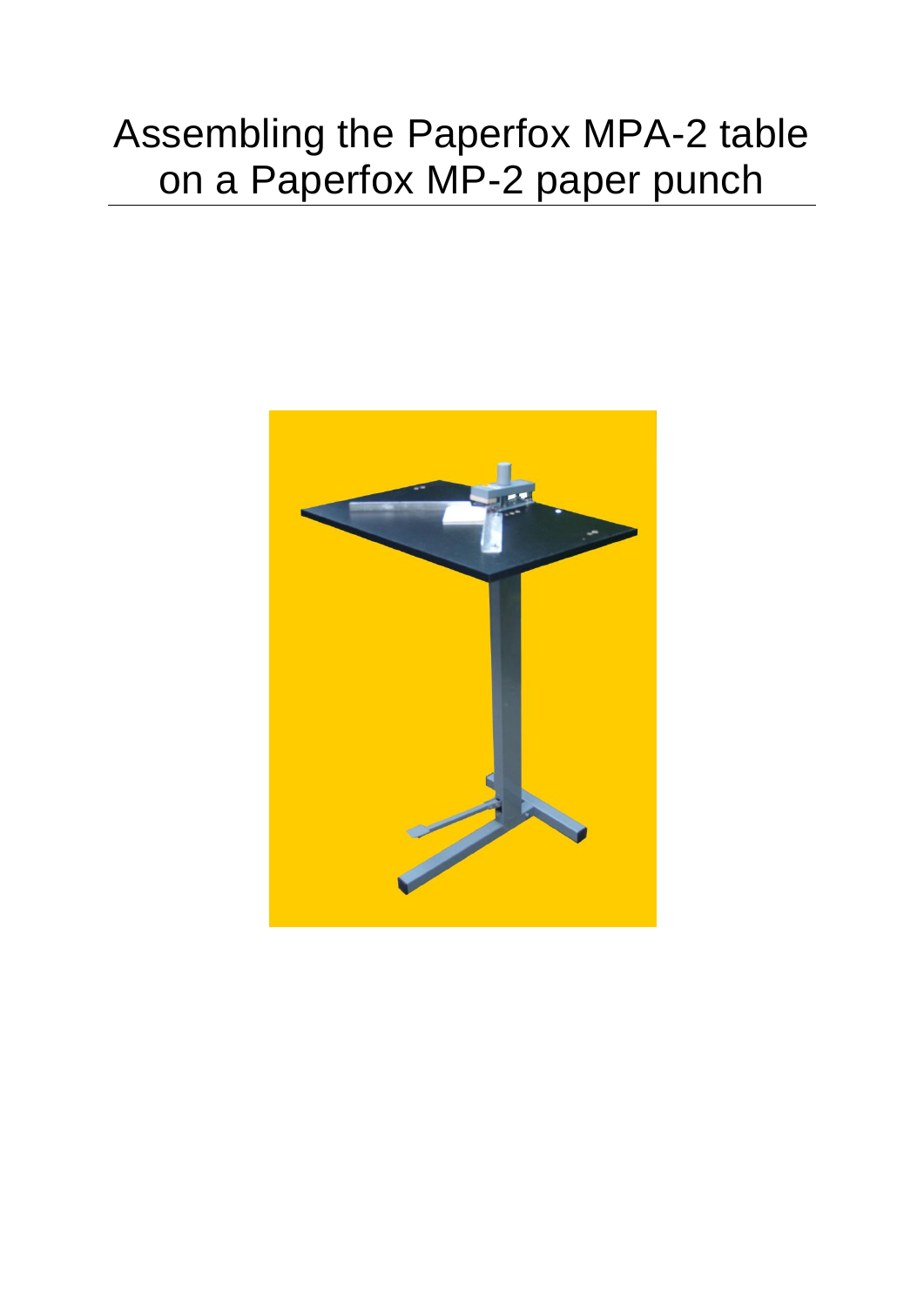## Assembling the Paperfox MPA-2 table on a Paperfox MP-2 paper punch

With the Paperfox MPA-2 table you can use your Paperfox MP-2 paper punch more comfortable and more accurate.

## **Mounting the MPA-2 table on a Paperfox MP-2 paper punch**



Mount the aluminium profiles on the MP-2 machine frame with the two M8 screw.

Use a 13mm wrench to fix the screws.



If you cant screw this screws back to the whole, then disassembe the top part of the paper punch and loose the other two M8 srews.



Place the MPA-2 table on the aluminium profiles and fix it with the two M6 screws.



Use the M6 mothers and washers.

Use a 10mm wrench to fix the srews.

www.paperfox.eu 2